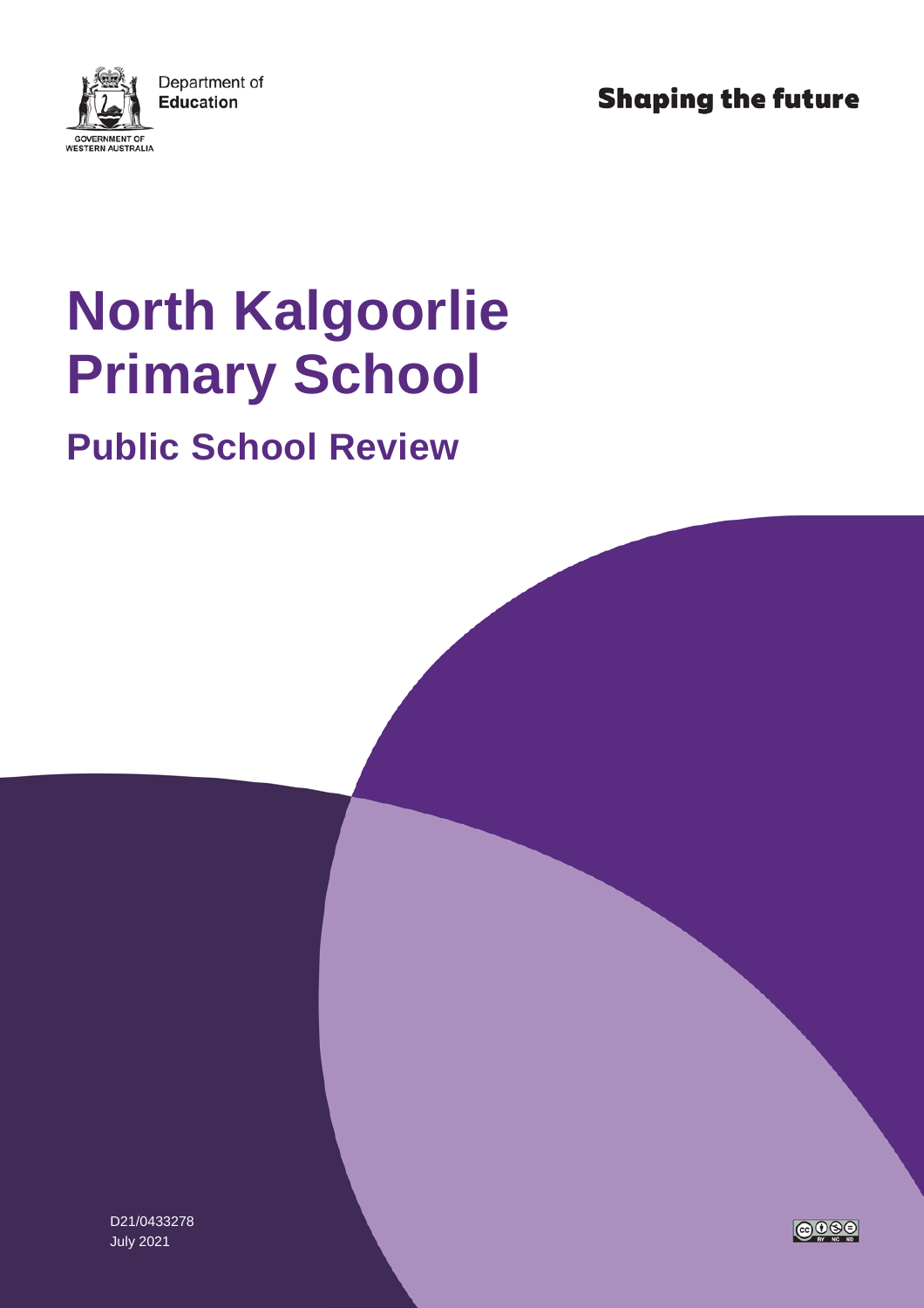### **Public School Review**

#### **Purpose**

All Western Australian public schools are reviewed by the Department of Education's Public School Accountability directorate. A review gives assurance to the local community, the Minister for Education and Training and the Director General about the performance of public schools in delivering high quality education to students. The review acknowledges the achievements of the school and gives feedback to support the Principal and staff with their improvement planning.

Initially conducted on a three-year cycle, subsequent reviews are determined to occur on a one, three or five year timeframe.

The Principal provides the review team with a self-assessment of the school's performance based on evidence from the school. Information to be validated by the review team is considered before and during the school visit. This forms the basis for the Public School Review report and determines when the next review will occur. The report is provided to the Principal and the regional Director of Education.

#### **Expectations of schools**

The Statement of Expectation (the Statement) makes clear and public the expectations and responsibilities of schools and the Department in student achievement and progress.

The Statement is between; the Department of Education, represented by the Director General; the school, represented by the Principal; and is noted by the school council/board, represented by the Chair.

The Statement sets out the expectations of Principals in relation to the delivery of the 2020-2024 strategic directions *Every student, every classroom, every day*, and *Building on Strength*.

The Statement will underpin each school's strategic planning and self-assessment and will form part of the school's Public School Review, as well as the Professional Performance Review of the Principal.

#### **Public School Review – The Standard**

A Standard has been developed across the domains of the School Improvement and Accountability Framework to describe essential indicators of performance. The selection of the indicators is based on literature research and historical reviews of school performance in Western Australian public schools.

The purpose is to better ensure that judgements about student performance are standardised and objective. Indicators describe what is evident in schools functioning 'as expected' within each domain.

The Standard defines the expected level of school performance. Judgements are made in relation to the Standard. External validation is also based on evidence presented relating to the Standard.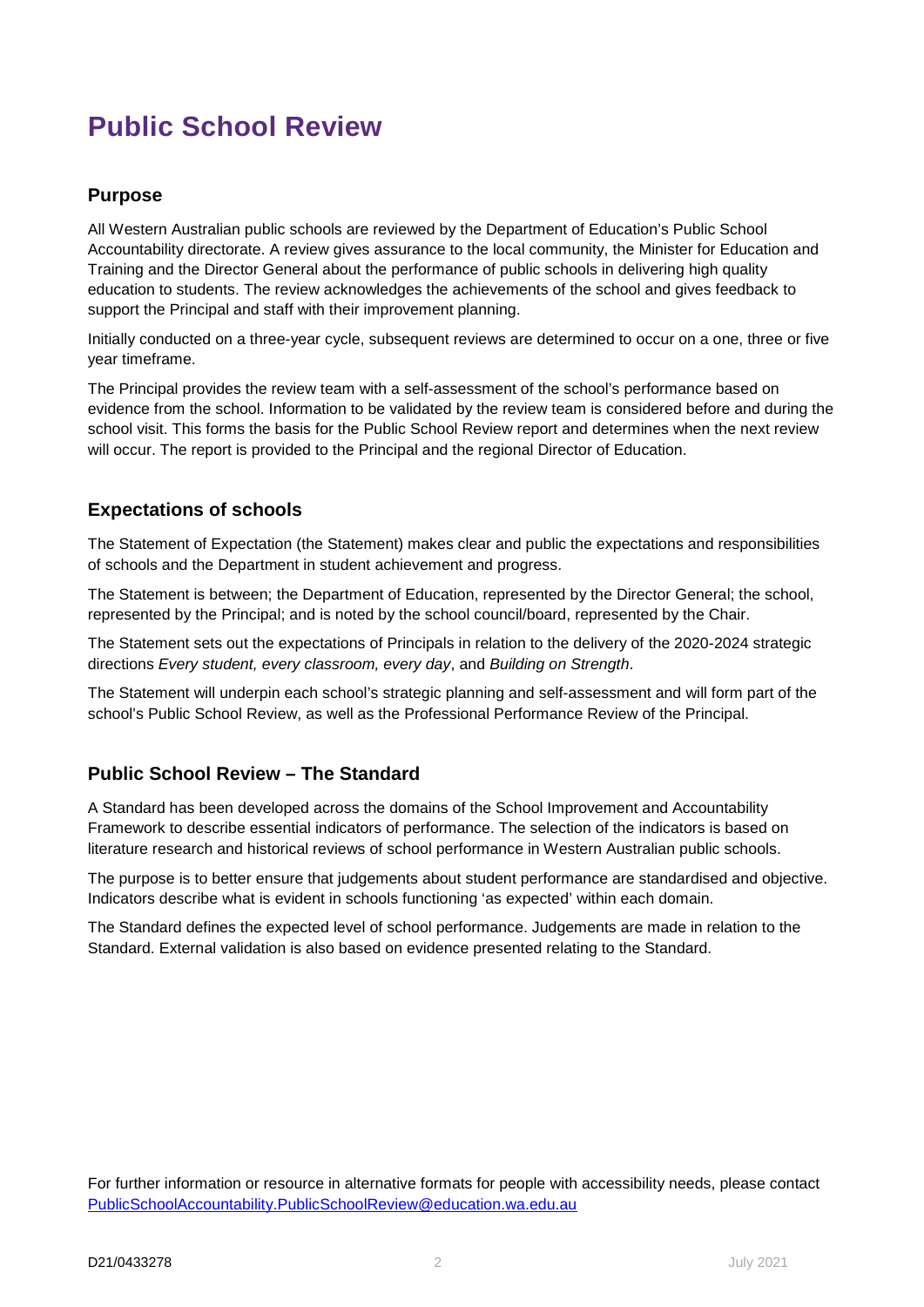#### **Context**

Established in 1902, North Kalgoorlie Primary School is situated within one of Kalgoorlie's oldest suburbs, Lamington, approximately 600 kilometres east of Perth. Part of the Goldfields Education Region, the school is located within the city of Kalgoorlie-Boulder. In 2017, the school became an Independent Public School.

Students come from varied backgrounds, with many from fourth generation Kalgoorlie-born families, some working within the mining industry and others from various Aboriginal groups across the State or country.

Currently, there are 492 students enrolled at the school from Kindergarten to Year 6. The school has an Index of Community Socio-Educational Advantage of 984 (decile 6).

Strong community support is demonstrated by the active School Board and the dedicated Parents and Citizens' Association (P&C).

#### **School self-assessment validation**

The Principal submitted a comprehensive school self-assessment.

The following aspects of the school's self-assessment process are confirmed:

- The school engages in a continuous cycle of self-assessment. The whole-school self-assessment schedule drives the work of leaders and staff.
- The Principal completed the Electronic School Assessment Tool (ESAT) with the support of senior leaders. Staff were provided with opportunities to contribute feedback on the evidence selected for submission.
- Dialogue between the school and the Director, Public School Review, prior to the validation visit, enhanced the ESAT submission.
- A number of staff, students and parents participated in conversations throughout the validation visit, each providing further elaboration to support aspects of the ESAT submission.

The following recommendations are made:

- Familiarise staff with the Standard and the domains outlined in the School Improvement and Accountability Framework, to consolidate their understanding of school self-assessment.
- Utilise the Standard and the ESAT for ongoing self-assessment practices between school review cycles.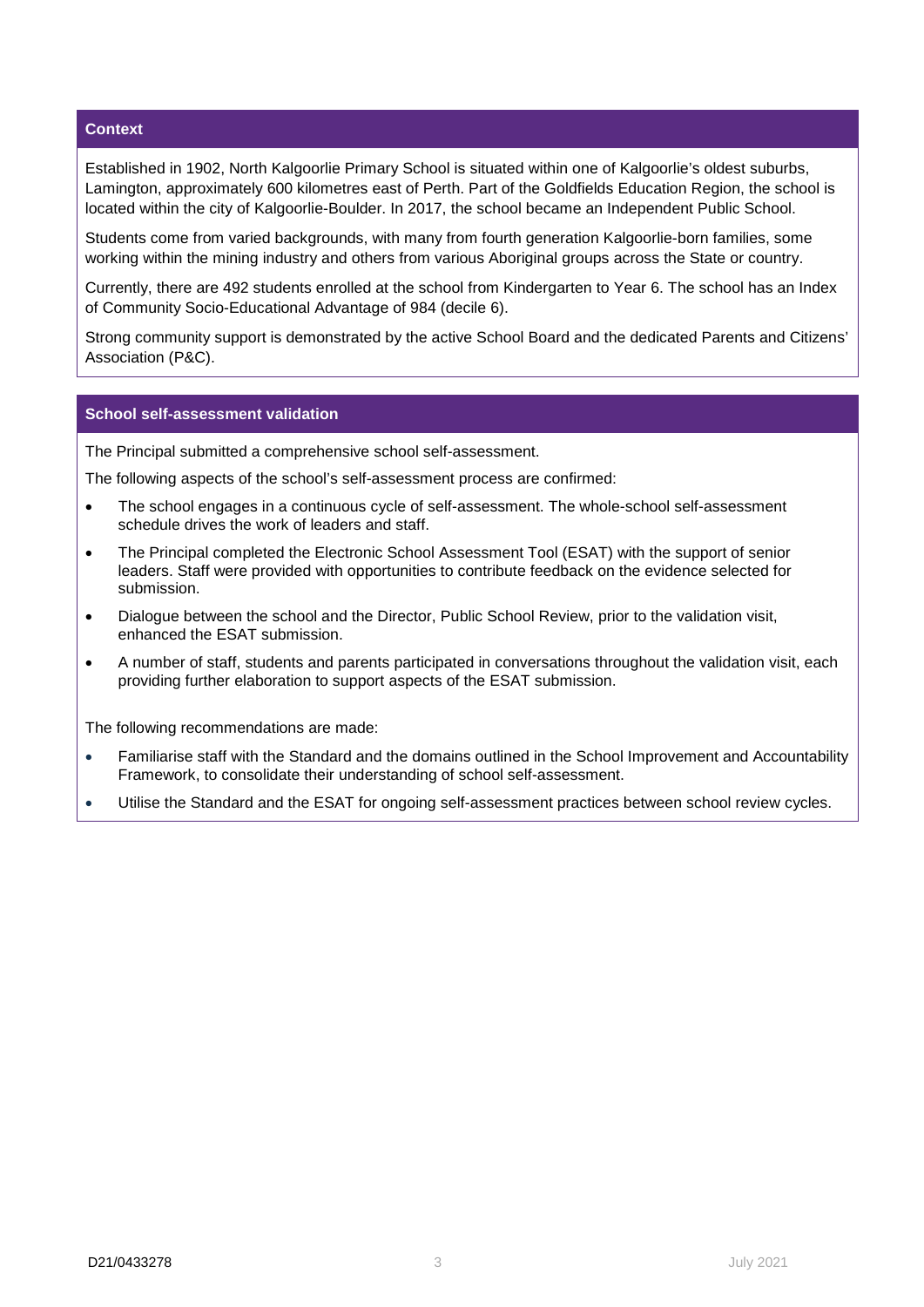#### **Public School Review**

#### **Relationships and partnerships**

Positive relationships underpin the interactions within the school and with parents, carers and the broader community.

#### **Commendations**

The review team validate the following:

- Everyone is welcomed and valued by the school. Effective partnerships support the school in providing a holistic approach to understanding the needs of students and the community.
- There are multiple platforms for communicating with families that cater for a variety of preferences and accessibility to technology.
- Staff are invested in the school with relationships based on trust and valuing others. Every student is wellknown by all and a collective responsibility for their wellbeing and performance is guided through professional collaboration.
- The local community values the school as evidenced through survey data, Welcome Day attendance and requests for enrolment from outside the local intake area.
- The School Board actively advocates for the school and contributes to school governance and policy development.
- The P&C provides significant support for the school in maintaining a profitable canteen and uniform shop. Strategic succession planning supports new members settle into their roles.

#### **Recommendation**

The review team support the following:

• Actively seek opportunities to engage families who traditionally have limited interaction with the school.

#### **Learning environment**

Considerable effort in creating and sustaining a safe, caring and inclusive learning environment is providing the conditions that promote positive health and wellbeing for staff and students.

#### **Commendations**

The review team validate the following:

- Students describe a caring school environment where they feel safe and supported, highlighting the way multi-year groups interact in the yard during break times.
- A willingness to share or assist colleagues is creating a culture of care and support amongst staff.
- The Social and Emotional Wellbeing Committee is working with staff to embed initiatives utilising the Be You and Growth Mindset frameworks to enhance student learning in STEM1.
- Student behaviour is guided by the Responsible Behaviour Plan, which is reviewed annually. Parent survey data indicate satisfaction for the way student behaviour is managed by the school.
- The school uses data to identify and respond to student difference. Transition of information between years of schooling assists with classroom planning.
- Documented plans identify social and emotional needs and learning adjustments for students at educational risk. Case management and professional learning for staff ensure plans are addressing student needs.

#### **Recommendations**

The review team support the following:

- Progress the work of the Aboriginal Cultural Standards Committee in becoming increasingly responsive and build on the efforts to have greater visibility of Aboriginal culture and identity throughout the school.
- Continue to operationalise the school priority to significantly improve the attendance of Aboriginal students.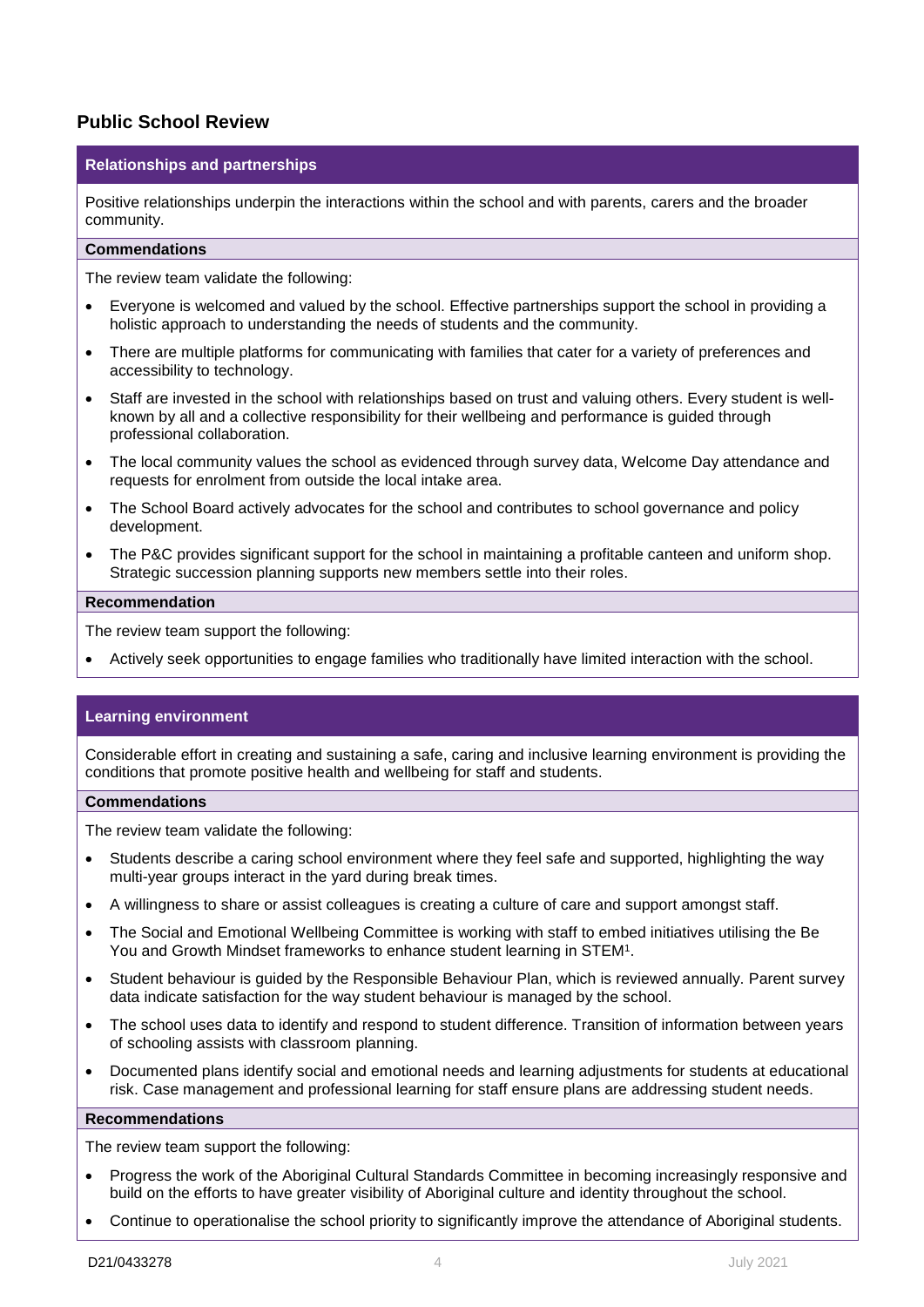#### **Leadership**

Leaders guide staff in continual cycles of school self-assessment, ensuring an understanding of the alignment of school planning with the Department's strategic directions.

#### **Commendations**

The review team validate the following:

- The 2021-2024 Business Plan outlines the priorities and strategies identified collaboratively with staff to progress the school's improvement agenda.
- The school self-assessment schedule drives all decisions across the school, including at the individual classroom level. The schedule is explicit in its intent and is clearly understood and articulated by all staff.
- Distributed leadership, through committee structures, progress school priority areas. Phase of learning representatives ensure operational plans are embedded in the work of all teachers.
- Leaders ensure staff are well supported to progress school priority areas, providing time and resources where required. Staff are fully committed to their work and appreciate opportunities to provide feedback that is acted upon by leaders.
- Instructional leadership guides the work of teachers. Peer observation and coaching for beginning teachers is targeted and linked to school priorities and the AITSL2 Australian Professional Standards for Teachers.
- Professional review processes for teachers include an element of goal setting for improvement in achievement data for groups of students.

#### **Recommendation**

The review team support the following:

• Continue to formalise a coaching model that is available to all staff by providing professional learning in observation and feedback for coaches.

#### **Use of resources**

As evident in each of the domains of the School Improvement and Accountability Framework, finance and resource decisions are aligned directly to the business and operational plans and the school self-assessment schedule.

#### **Commendations**

The review team validate the following:

- The Principal and manager corporate services work in collaboration to ensure financial and resource management decisions are directed to the priorities of the school and that this year's funds are allocated for this year's students.
- As evidenced by resourcing to enhance the music program, additional funding requests are considered by the Finance Committee in a timely and informed way.
- Financial management information is presented regularly to the School Board ensuring good governance and accountability.
- Decision making is evidence based. Funds to improve the outdoor play environment were prioritised in response to an audit against the National Quality Standard. This has led to an improved learning environment for Pre-primary students.
- Prudent use of leasing arrangements is ensuring information and communication technology resources are up to date and reliable in supporting learning programs for students.
- The school ensures system priorities are funded appropriately. Targeted Initiatives funding is used to resource additional education assistants to support identified students.

#### **Recommendation**

The review team support the following:

• Review and update the workforce plan to address the change in future need.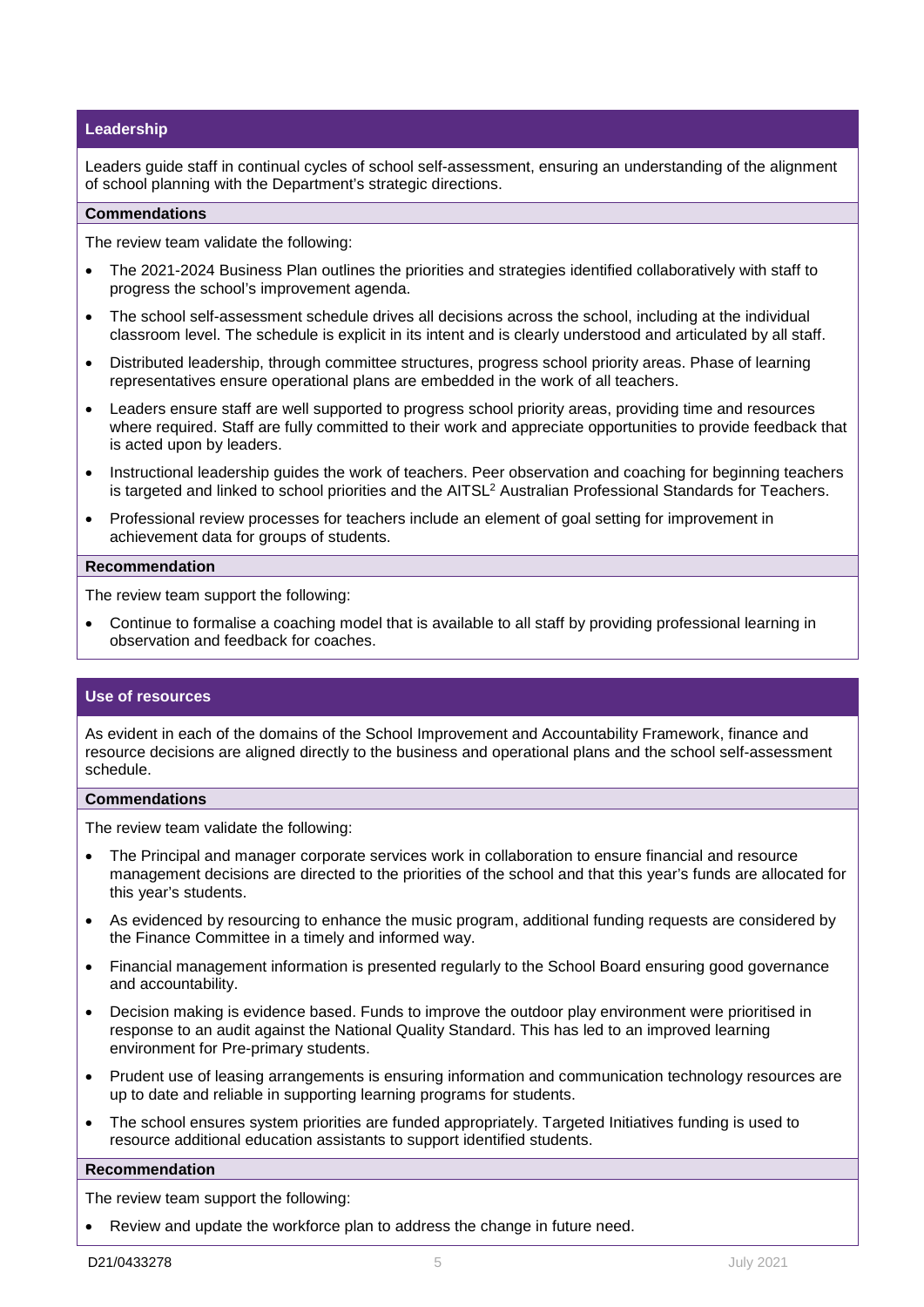#### **Teaching quality**

Evidence-based decision making is guiding ongoing self-reflection using systemic and school-based data at the whole-school, phase of learning, classroom and individual student levels.

#### **Commendations**

The review team validate the following:

- The 'Whole-School Approach: Consistent Practices' plan is reviewed by all staff at the commencement of each school year. Staff make a commitment to these practices ensuring consistency across the school.
- Self-assessment processes are embedded deeply in the school with staff data literacy a feature in determining the school progress against business and operational plan targets.
- Student achievement and progress data influence classroom planning and the selection of whole-school approaches for improvement in identified areas of literacy or numeracy.
- Differentiation plays an important part in addressing learning gaps for individuals and groups of students requiring intervention.
- Professional learning is purposeful and links directly to the school self-assessment schedule and the consistent practices identified by the school.
- Opportunities for collaboration exist to plan for, act on, and assess student learning and to build the capacity of staff to make consistent judgements on student achievement.
- Student voice, through the 'My Class' surveys, is providing teachers with feedback on their practice.

#### **Recommendation**

The review team support the following:

• Consider articulating the common elements of lesson design identified in the Consistent Practices plan into a visual document for staff and students.

#### **Student achievement and progress**

There is a collective commitment to continual school improvement by all staff. Student achievement and progress data drive all decisions across the school.

#### **Commendations**

The review team validate the following:

- Year 5 NAPLAN3 showed higher achievement than like schools in all tests in both 2016-2018 and 2017- 2019. Maths Milestones and Brightpath are whole-school approaches used to address lower progress than like schools identified in 2017-2019 data in numeracy and writing.
- Year 3 and 5 NAPLAN comparative performance data show expected achievement against the predicted school mean in all areas excluding reading, with below expected and above expected achievement in Year 3 and Year 5 respectively.
- The school uses a blend of standardised testing, system and school-based data to inform teaching and learning. PLD<sup>4</sup> Spelling assessments completed each term are showing improvements in Pre-primary and Year 1.
- The Student Achievement and Progress Tracker is central to the work of the school in providing multiple data points for consistency of teacher judgement and grade alignment.
- PAT5 reading and mathematics data are used to identify students making little progress, and for intervention, additional educational assistant time and instructional guidance and coaching for teachers.

#### **Recommendation**

The review team support the following:

• Continue to refine the data sets identified in the school self-assessment schedule.